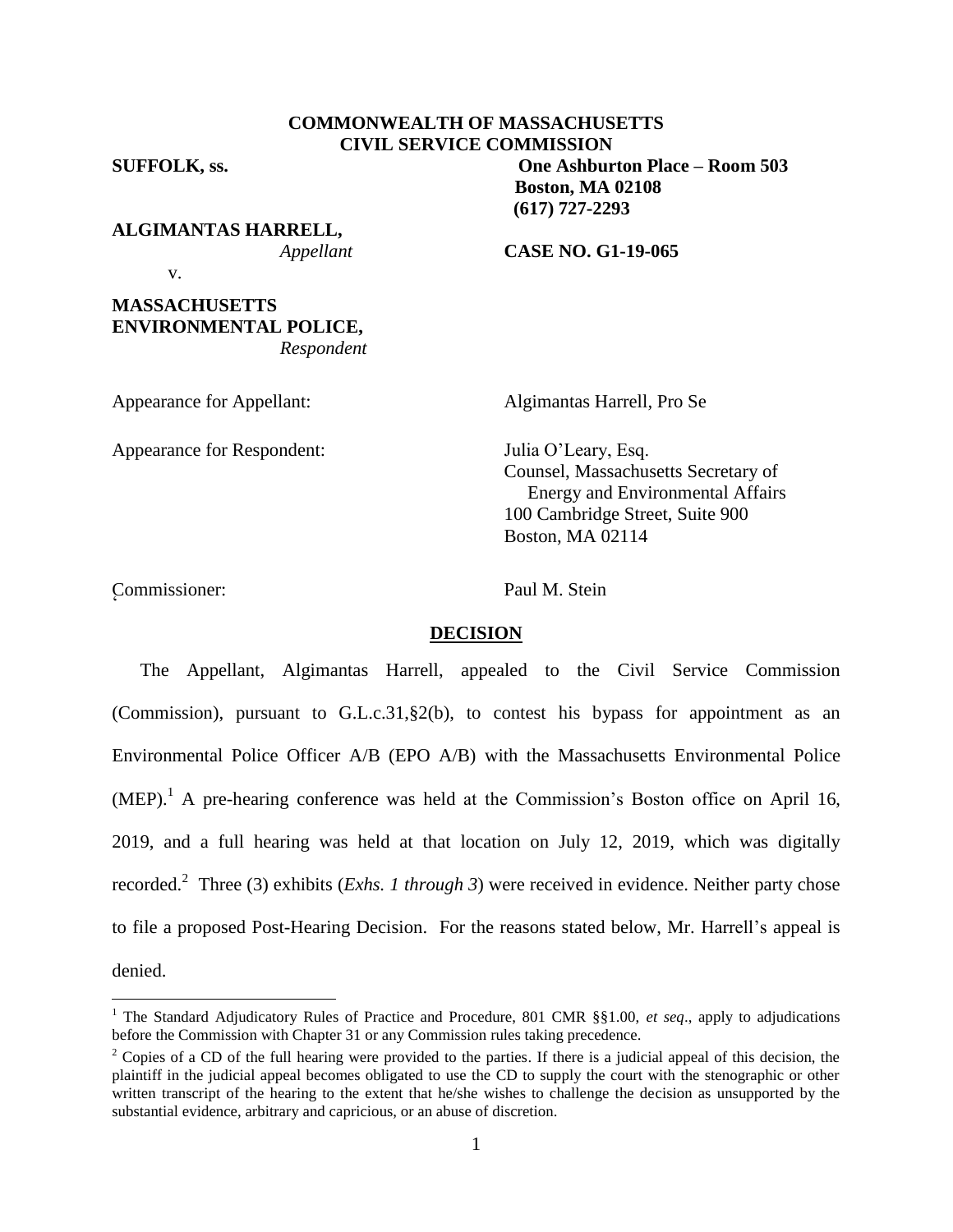#### **FINDINGS OF FACT**

Based on the Exhibits entered into evidence and the testimony of the following witnesses: *Called by the Appointing Authority*:

**MEP Lieutenant James Cullen** *Called by the Appellant:*

Algimantas Harrell, Appellant

and taking administrative notice of all matters filed in the case, pertinent law and reasonable inferences from the credible evidence, a preponderance of evidence establishes these facts:

1. The Appellant, Algimantas Harrell, resides in Acushnet, MA. He is an agricultural technical high school graduate where he focused on arboriculture. He holds a Bachelor's Degree in Criminal Justice from Curry College. He has been employed as a permanent, full-time Police Officer with the New Bedford Police Department (NBPD) since February 2013, where his duties include assignment to the NBPD Marine Unit. He also works as a landscaper. He has served with the US Army Reserve since 2008, currently assigned as a Special Agent with a Military Police unit. He is a certified firearms instructor. (*Exhs. 3 & 4; Testimony of Appellant & Lt. Cullen)*

2. Officer Algimantas took and passed the civil service examination for EPO A/B and his name appeared ranked #6 on Certification #05821 dated September 20, 2018 issued to the MEP by the Massachusetts Human Resources Division (HRD), from which MEP eventually hired nine (9) candidates, of which one or more were ranked below Mr. Algimantas. (*Stipulated Facts*)

3. The MEP is a law enforcement agency of approximately 70 officers whose primary mission includes protection of the environment and natural resources through enforcement, education and outreach, with jurisdiction over the entire Commonwealth coexistent with the Massachusetts State Police, as well as in the state's territorial waters (3 mile limit) and "customs waters" (up to twelve miles offshore). (*Testimony of Lt. Cullen; Administrative Notice [https://www.mass.gov/service-details/the-massachusetts-environmental-police-our-mission]*)

2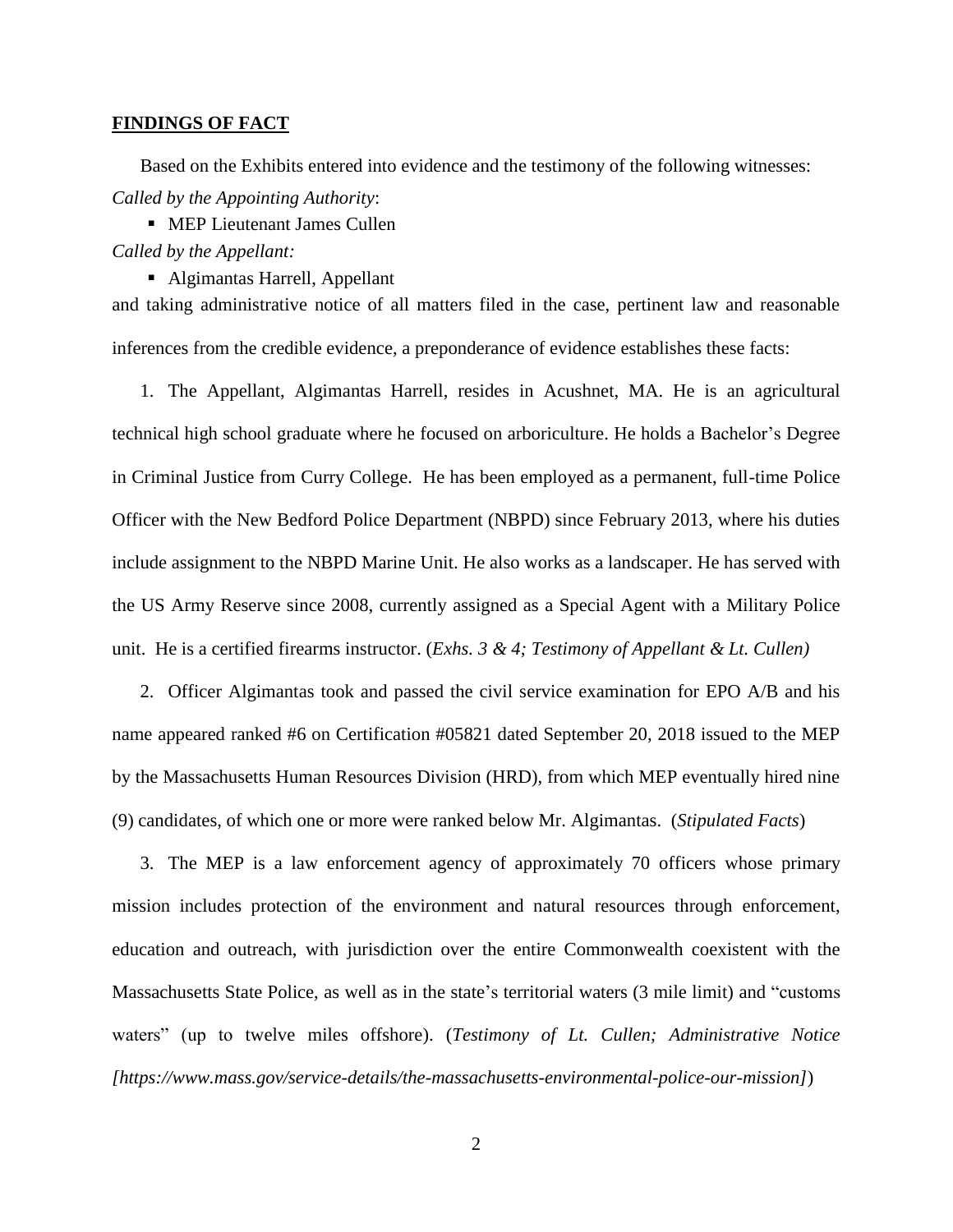4. Because the unique focus of the MEP on protection of the Commonwealth's environment and natural resources covers a range of specialized and technical subjects (e.g.. fish and wildlife, protection of endangered species and laws regulating boating and recreational vehicles), the minimum entrance requirements for the position of EPO A/B are tailored to fit this mission. In particular, in addition to the requirement of a high school diploma, applicants must have

" . . .at least two years of full-time, or equivalent part-time, professional or paraprofessional experience in wildlife or fisheries conservation or management, natural resources conservation or management, biological or environmental science, forestry, ecology, marine science, conservation law enforcement or related filed, or any equivalent combination of such experience and the substitutions below.

Substitutions:

An Associate's degree in environmental science, biology, oceanography, ecology, natural resources management, wildlife management, fisheries management, forestry, conservation law enforcement or related field, may be substituted for one year of the required experience on the basis of two years of education\* for one year of experience.

A Bachelor's or higher degree in environmental science, biology, oceanography, ecology, natural resources management, wildlife management, fisheries management, forestry, conservation law enforcement or related field, may be substituted for the required experience on the basis of two years of education\* for one year of experience.

\*One year of education equals 30 semester hours or its equivalent. Education completed toward a degree will be prorated on the basis of the proportion of the requirements actually completed."

(*Exh. 2; Testimony of Lt. Cullen*) 3

 $\overline{a}$ 

5. The experience that meets these entrance requirements includes such full-time jobs as a

Harbormaster, Park Ranger, Fish & Game Warden, Coast Guard duty and Marine Fisheries scientists and technicians. It also may include part-time, seasonal or volunteer work as an assistant Harbormaster or Shellfish Constable, as well as employment or volunteer work for the Division of Fisheries & Wildlife, the Audubon Society or similar conservation organizations. (*Testimony of Lt. Cullen*)

 $3$  The entrance requirements are established by approval from HRD, with input from the various stakeholders (e.g., Department of Fish & Game, Department of Conservation & Recreation, Department of Environment Experience) See G.L.c.31, §5 & §18.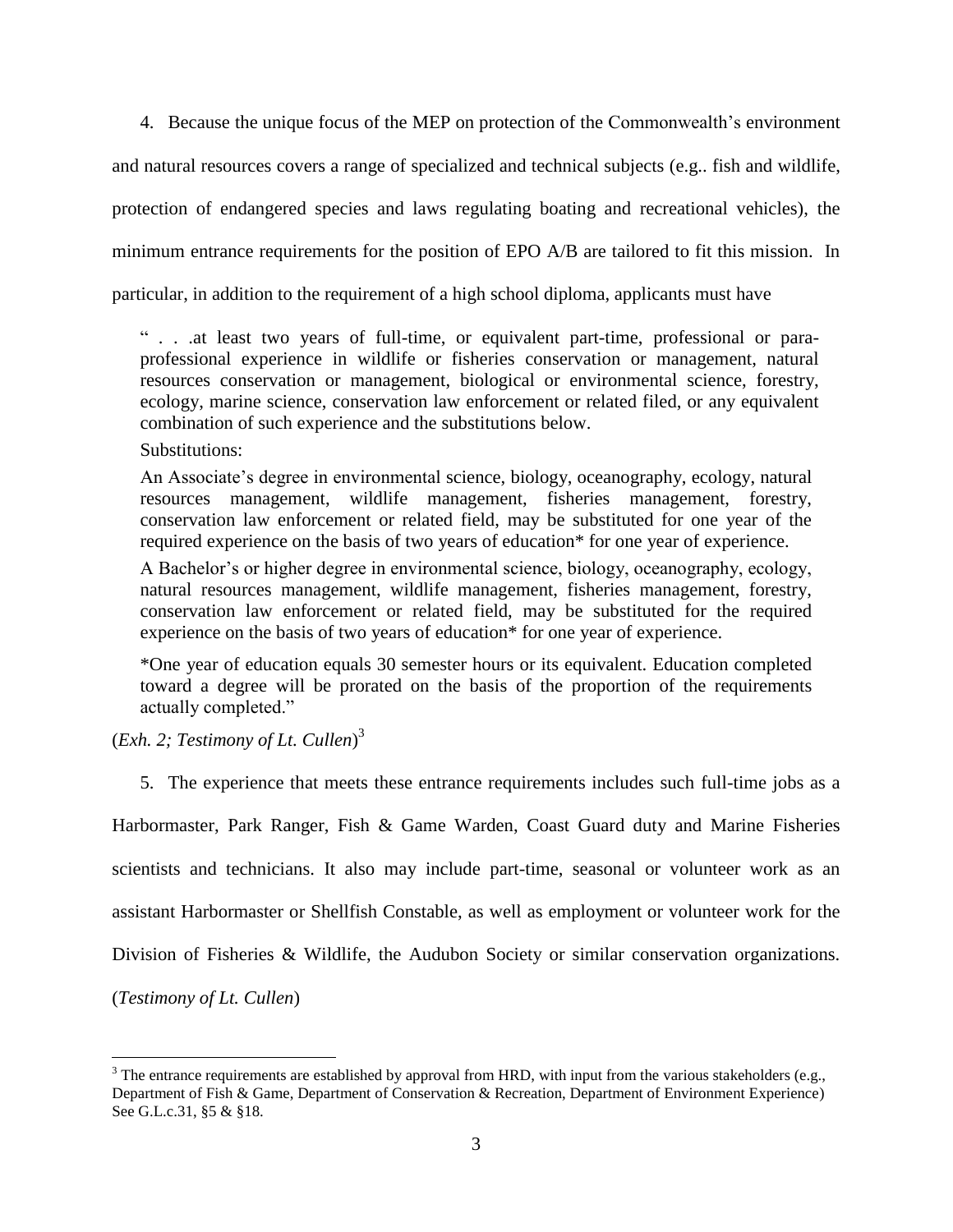6. Presently, and historically, a Criminal Justice college degree and/or the work of a typical municipal police officer have not been considered acceptable education and/or experience by the MEP to meet the entrance requirements for EPO A/B. The few exceptions are some coastal municipalities that operate their own Marine Units, which do handle some of the same type of boating safety issues as the MEP. For a brief period, a prior MEP Colonel did decide to hire some officers with traditional law enforcement experience only, with mixed results. According to Lt. Cullen, of the approximately twenty officers hired on that basis, only about one in five (20%) became successful EPOs, with most of the others tending to gravitate back to traditional police work (traffic enforcement, personal and property crimes, etc.) rather than devote their full time and attention to conservation and environmental protection. (*Testimony of Lt. Cullen*)

7. The MEP processes all EPO A/B candidates through an initial screening interview before a panel of MEP senior officers and HR management to provide each candidate with an opportunity to establish they met the necessary minimum entrance requirements. Following his appearance before the screening interview panel, the MEP determined that Officer Harrell did not possess the necessary two years of full-time experience or educational substitute necessary to meet the minimum entrance requirements. (*Exhs. 3 & 4; Testimony of Appellant & Lt. Cullen*) 4

8. By letter dated November 8, 2018, MEP Lt. Colonel Anthony Abdal-Khabir informed Officer Harrell that he was bypassed for appointment due to his failure to meet the minimum entrance requirements for the position of EPO A/B. (*Exh.1*)

9. This appeal duly ensued. (*Claim of Appeal*)

 $\overline{a}$ 

<sup>&</sup>lt;sup>4</sup> At the Commission hearing, Officer Harrell explained that his military duty included deployment overseas as a Military Police Inspector who was responsible for customs screening of personnel who were completing their tours of duty to search for any plants or other materials that would be harmful to the natural environment of the United States. This information was not brought to the MEP's attention prior to the bypass and, as the duty lasted for less than three months, it would not have changed the MEP's decision. Similarly, Lt. Cullen was familiar with Officer Harrell's agricultural high school experience, as he sits on the school's advisory board, and is familiar with the curriculum, which includes many subjects that relate to natural resources conservation and environmental science. (*Testimony of Appellant & Lt. Cullen*)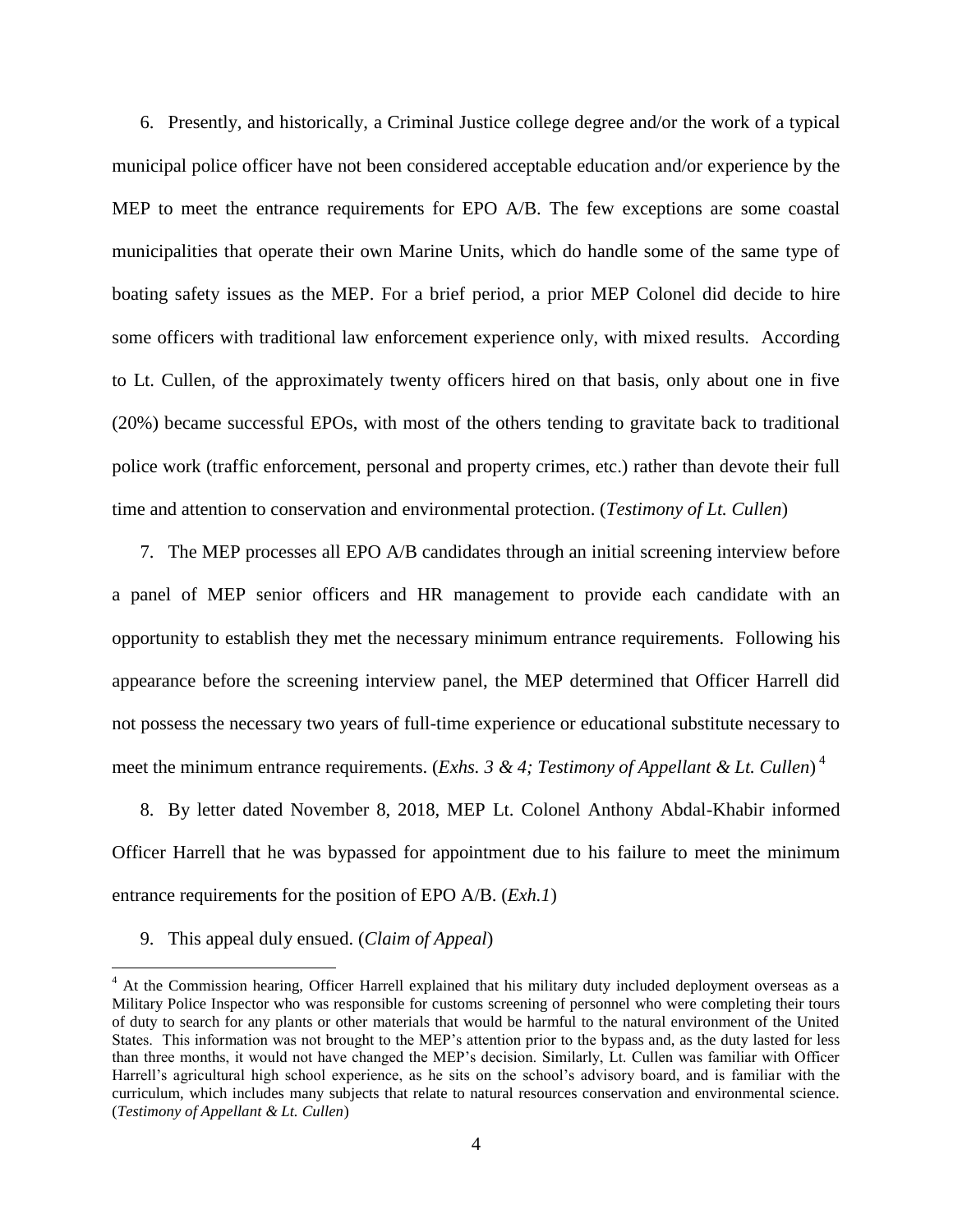#### **APPLICABLE CIVIL SERVICE LAW**

The core mission of Massachusetts civil service law is to enforce "basic merit principles" for "recruiting, selecting and advancing of employees on the basis of their relative ability, knowledge and skills" and "assuring that all employees are protected against coercion for political purposes, and are protected from arbitrary and capricious actions." G.L.c.31, §1. See, e.g., [Massachusetts Ass'n of Minority Law Enforcement Officers v. Abban,](http://web2.westlaw.com/find/default.wl?mt=Massachusetts&db=578&rs=WLW15.04&tc=-1&rp=%2ffind%2fdefault.wl&findtype=Y&ordoc=2029136022&serialnum=2001441097&vr=2.0&fn=_top&sv=Split&tf=-1&pbc=70F732C1&utid=1) 434 Mass. 256, 259, [\(2001\);](http://web2.westlaw.com/find/default.wl?mt=Massachusetts&db=578&rs=WLW15.04&tc=-1&rp=%2ffind%2fdefault.wl&findtype=Y&ordoc=2029136022&serialnum=2001441097&vr=2.0&fn=_top&sv=Split&tf=-1&pbc=70F732C1&utid=1) MacHenry v. Civil Serv. Comm'n, 40 Mass.App.Ct. 632, 635 (1995), rev.den.,423 Mass. 1106 (1996)

Basic merit principles in hiring and promotion calls for regular, competitive qualifying examinations, open to all qualified applicants, from which eligible lists are established, ranking candidates according to their exam scores, along with certain statutory credits and preferences, from which appointments are made, generally, in rank order, from a "certification" of the top candidates on the applicable civil service eligible list, using what is called the 2n+1 formula. G.L.c. 31, §§6 through 11, 16 through 27; Personnel Administration Rules, PAR.09. In order to deviate from that formula, an appointing authority must provide specific, written reasons – positive or negative, or both, consistent with basic merit principles, to affirmatively justify bypassing a higher ranked candidate in favor of a lower ranked one. G.L.c.31,§27; PAR.08(4)

A person may appeal a bypass decision under G.L.c.31,§2(b) for de novo review by the Commission. The Commission's role is to determine whether the appointing authority had shown, by a preponderance of the evidence, that it has "reasonable justification" for the bypass after an "impartial and reasonably thorough review" of the relevant background and qualifications bearing on the candidate's present fitness to perform the duties of the position. Boston Police Dep't v. Civil Service Comm'n, 483 Mass. 474-78 (2019); Police Dep't of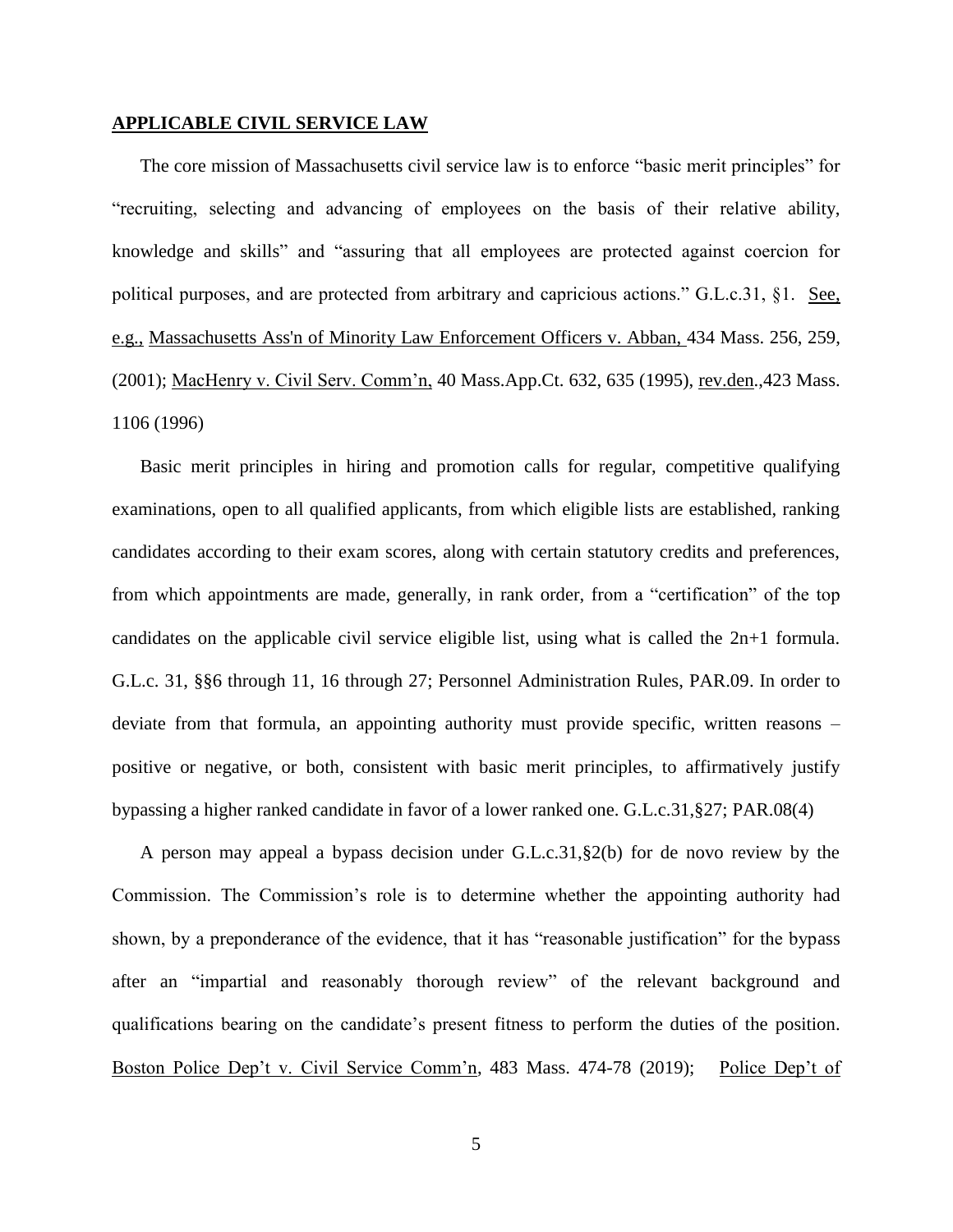Boston v. Kavaleski, 463 Mass. 680, 688-89 (2012); [Beverly v. Civil Service Comm'n, 78](http://web2.westlaw.com/find/default.wl?mt=Massachusetts&db=578&rs=WLW15.04&tc=-1&rp=%2ffind%2fdefault.wl&findtype=Y&ordoc=2029136022&serialnum=2023501172&vr=2.0&fn=_top&sv=Split&tf=-1&pbc=70F732C1&utid=1)  [Mass.App.Ct. 182, 187 \(2010\);](http://web2.westlaw.com/find/default.wl?mt=Massachusetts&db=578&rs=WLW15.04&tc=-1&rp=%2ffind%2fdefault.wl&findtype=Y&ordoc=2029136022&serialnum=2023501172&vr=2.0&fn=_top&sv=Split&tf=-1&pbc=70F732C1&utid=1) Leominster v. Stratton, 58 Mass.App.Ct. 726, 727-28 (2003).

"Reasonable justification . . . means 'done upon adequate reasons sufficiently supported by credible evidence, when weighed by an unprejudiced mind, guided by common sense and by correct rules of law' ". Brackett v. Civil Service Comm'n, 447 Mass. 233, 543 (2006); Commissioners of Civil Service v. Municipal Ct., 359 Mass. 211,214 (1971) and cases cited. See also Mayor of Revere v. Civil Service Comm'n, 31 Mass.App.Ct. 315, 321 (1991) (bypass reasons "more probably than not sound and sufficient")

Appointing authorities are vested with a certain degree of discretion in selecting public employees of skill and integrity. The commission --

". . . cannot substitute its judgment about a *valid* exercise of *discretion based on merit or policy considerations* by an appointing authority" but, when there are *"overtones of political control or objectives unrelated to merit standards or neutrally applied public policy*, then the occasion is appropriate for intervention by the commission."

City of Cambridge v. Civil Service Comm'n, 43 Mass.App.Ct. 300, 303-305, rev.den., 428 Mass. 1102 (1997) (*emphasis added*) However, the governing statute, [G.L.c.31,§2\(b\),](https://1.next.westlaw.com/Link/Document/FullText?findType=L&pubNum=1000042&cite=MAST31S2&originatingDoc=Ib21af0ded3bd11d99439b076ef9ec4de&refType=LQ&originationContext=document&transitionType=DocumentItem&contextData=(sc.History*oc.UserEnteredCitation)) gives the Commission's de novo review "broad scope to evaluate the legal basis of the appointing authority's action" and it is not necessary for the Commission to find that the appointing authority acted "arbitrarily and capriciously." Id.

## **ANALYSIS**

The MEP has shown by a preponderance of the evidence that it was reasonably justified to bypass the Appellant for appointment as an EPO A/B on the grounds that he did not possess the minimum entrance requirements specified for the position as approved by HRD. These requirements call for education and experience that is directly related to the subject of natural resource and environmental protection that are reasonably related to the requirements of the job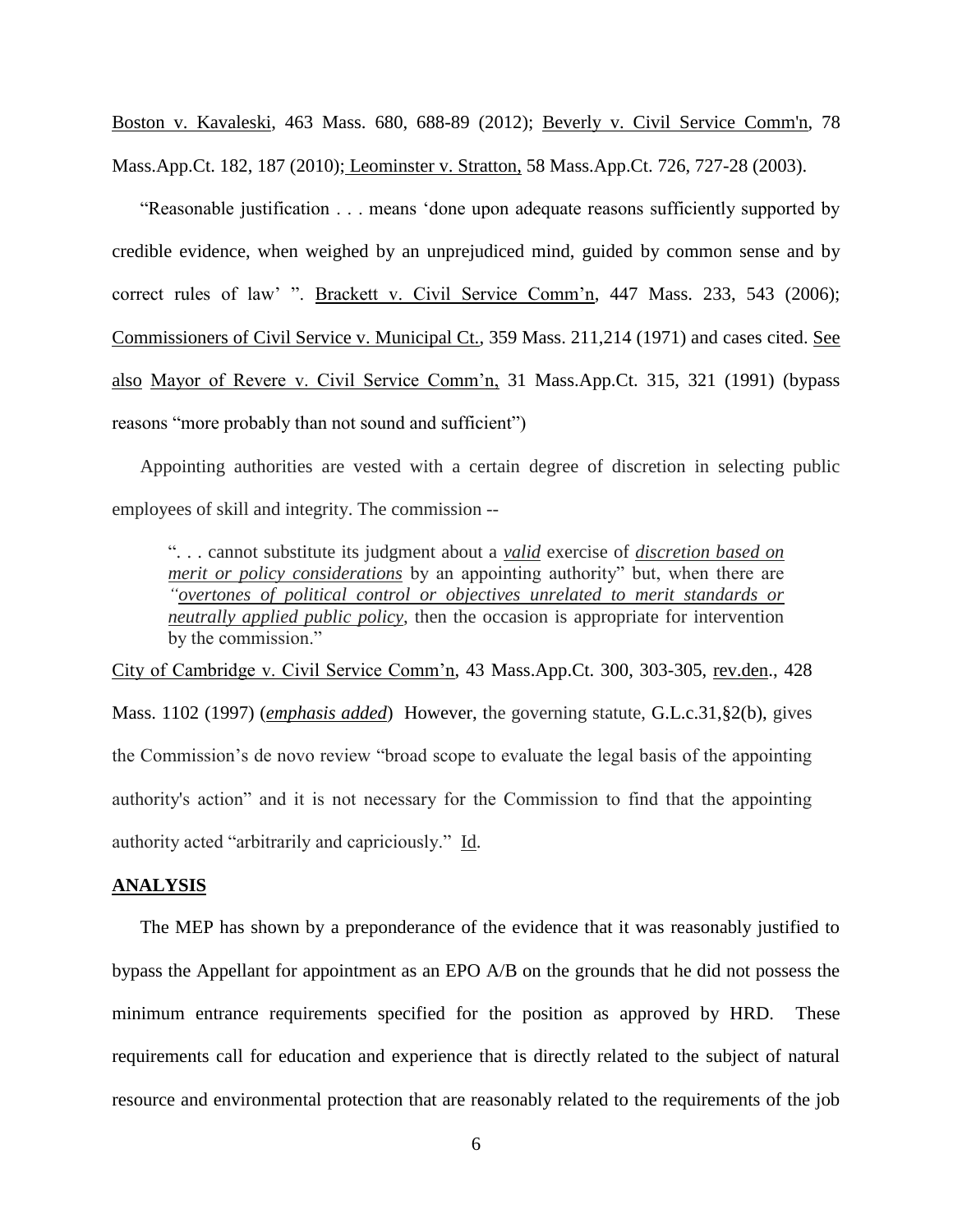and have been uniformly applied to all candidates (save for a brief, less than successful experiment that enabled a few candidates to be hired whose qualifications were limited to general police work). The Commission has made clear that, absent proof that job requirements are arbitrary or unequivocally irrelevant to the performance of the duties required of the position, it will defer to the interpretation given to those requirements by the appointing authority, who is best situated and informed on those matters. See, e.g., Graham v. Department of Conservation & Recreation, 31 MCSR 337 (2018) (DCR's definition of "major park" and other terms); Trubiano v.Department of Conservation & Recreation, 31 MCSR 298 (2018) (definition of "major recreational area" and "heritage park").

In the case of Officer Harrell, neither his degree in Criminal Justice nor his general law enforcement experience as a New Bedford Police Officer fit the type of education and experience that MEP deems necessary to meet the minimum entrance requirements. The few months that he spent as a customs inspector in the Marines may qualify, but it falls far short of the two years necessary. His high school diploma from an agricultural technical high school, where he was exposed to a curriculum that included courses in environmental science and conservation that are not available to students in a traditional high school, is one of the "educational" substitutions on the MEP's interview screening sheet, but is not referenced in the HRD approved educational substitutes incorporated as part of the minimum entrance requirements. The MEP was unable to provide an explanation for the origin of this discrepancy. If as the MEP contends, it does not, and has never accepted high school level experience as qualifying education, it would behoove the MEP to make the appropriate changes to its forms.

In sum, Officer Harrell has many attributes that would serve him well in the job of an EPO, including a life-long interest in environmental issues and some military experience as a customs